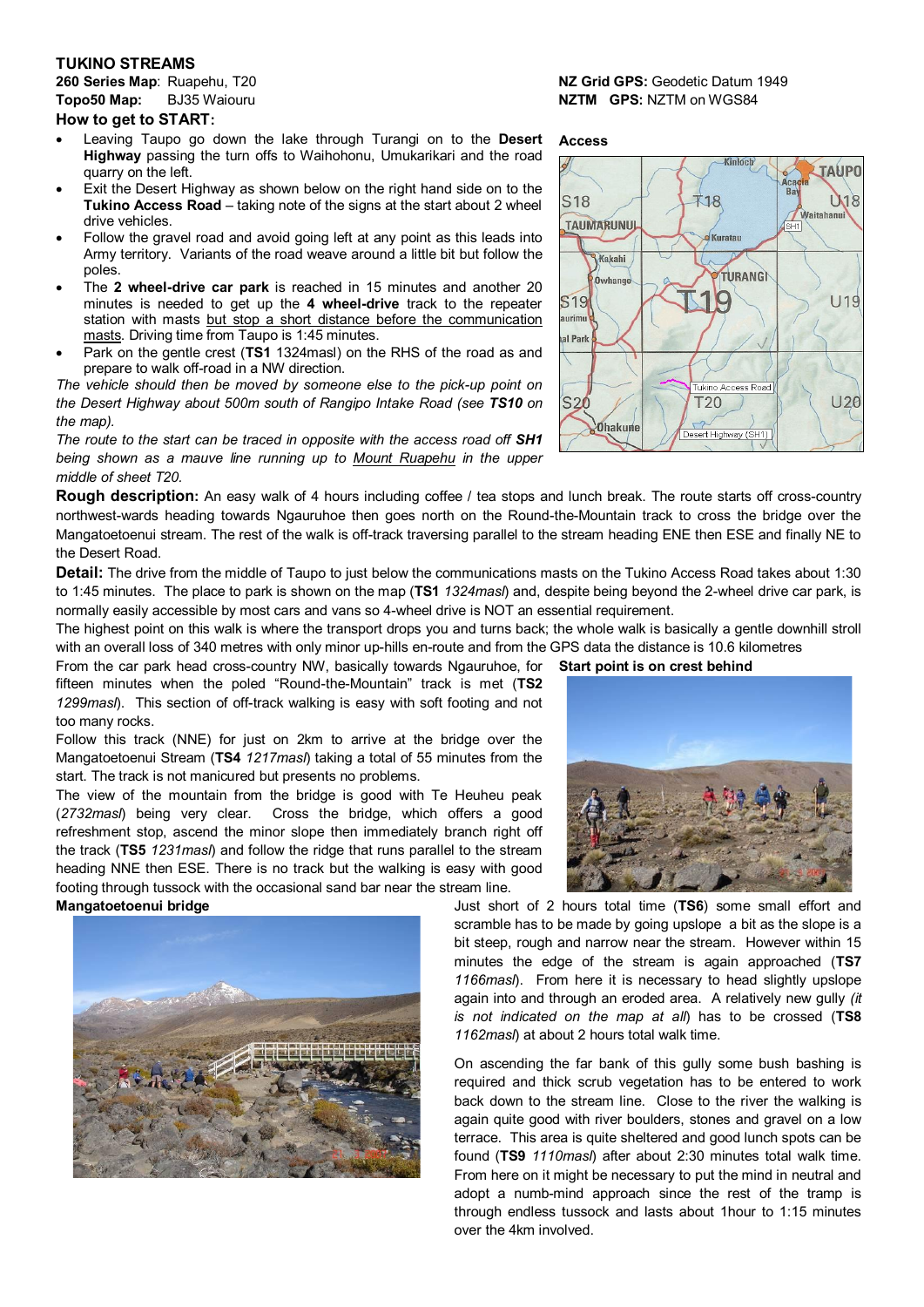# **Map and Google Image with GPS data**<br>a 828000